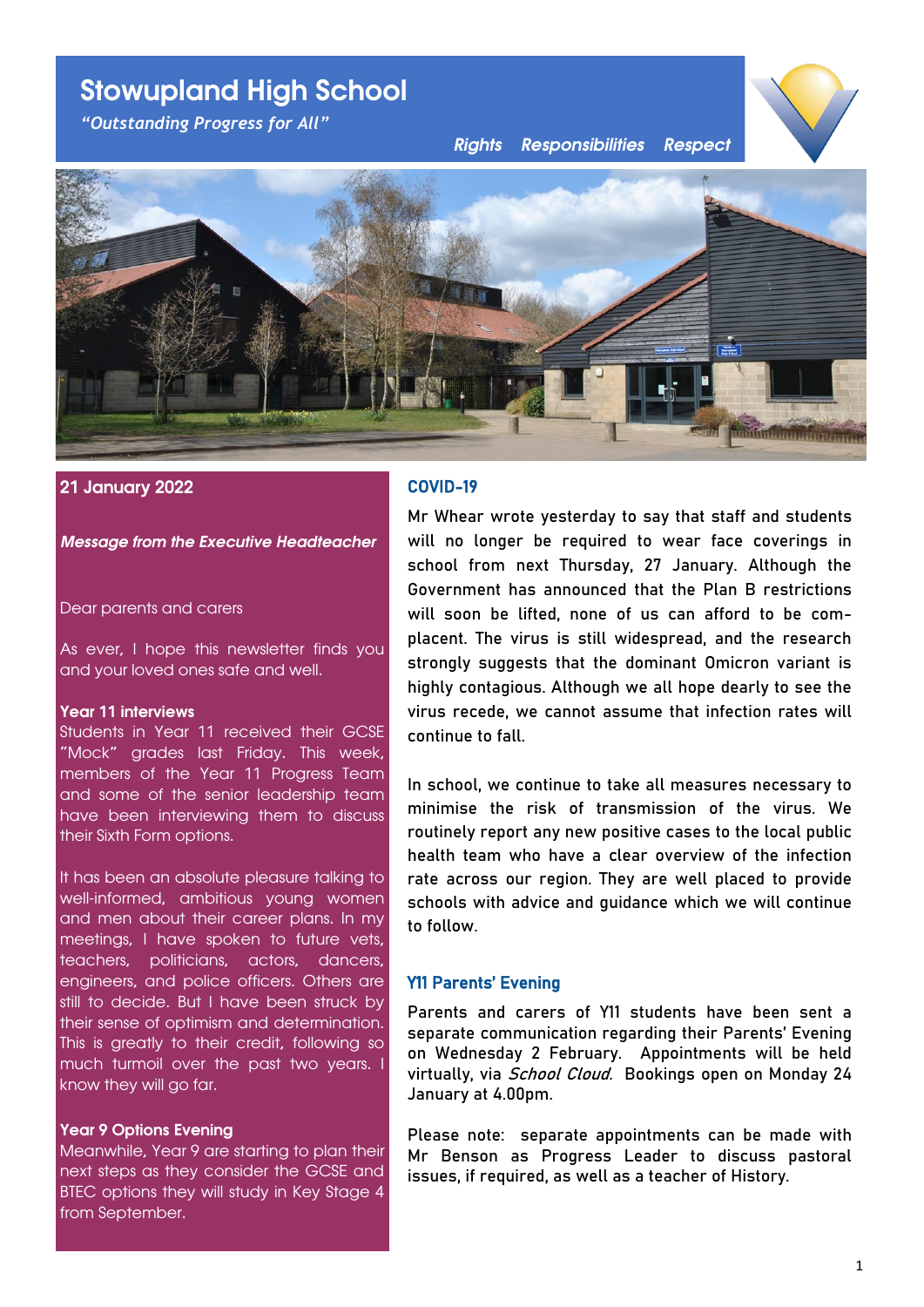We held a very successful Options Evening on Wednesday. With the COVID restrictions in place at the time, we were unable to hold a face-to-face event. Since the start of the pandemic, we have used the *School Cloud* app to hold virtual parents' evenings. This was the case once again, and we were able to hold online consultations with parents, carers and their children, which proved very popular.

My thanks to the staff for their hard work and professionalism. It was a long day! And thank you to all the parents and carers for meeting their appointments, and for sharing their positive feedback.

#### **School Council**

Mr Brewster and Mr Holden met with the School Council on Wednesday. Students had the opportunity to express their opinions on a wide range of matters regarding school life. Among the issues they discussed were homework, our school values (Rights; Responsibilities; Respect), and new furniture for the concourse area.

The members of the School Council are strong advocates for their fellow students and powerful ambassadors for our school community. They were highly articulate and thoughtful in sharing their views. From speaking to Mr Brewster, I can see that they have given the school's leaders plenty to consider.

So you can see that it has been another busy week. The spring term is not yet three weeks old, and we have barely paused for breath!

My best wishes to you all for the week ahead.

Yours sincerely

Peter Whear Executive Headteacher

## EAST SCITT

We are proud to be supporting the next generation of trainee teachers in collaboration with EAST SCITT.

EAST SCITT is a local school centred teacher training provision covering the Suffolk area. If you are considering a career change, informal online informational sessions are scheduled for:

Wednesday 9 February, 4.00pm Wednesday 16 March, 5.00pm

To register your interest or for further information visit: [www.eastscitt.co.uk.](http://www.eastscitt.co.uk/) Bursaries and scholarships are available, subject dependent.

#### SENDIASS sessions for parents and carers

Suffolk SENDIASS provides impartial and confidential information, advice and support to children and young people with SEND, and their parents and carers.

Please visit the [Suffolk Learning](https://suffolklearning.com/suffolk-headlines-tuesday-18-january-2022/sendiass-sessions-for-parents-and-carers/) website for further details. Booking is now open for online information sessions.

#### Battlefields Trip

Following the cancellation of the Battlefields trip, Mrs Wooldridge has started refunding monies paid to date.

Unfortunately, due to Parentmail's restrictions, there is a limit on how many refunds can be made at any one time.

It is hoped that all refunds will have been processed by the end of next week.

Please do not hesitate to contact Mrs Wooldridge via accounts@stowuplandhighschool.co.uk if you have any queries or concerns.